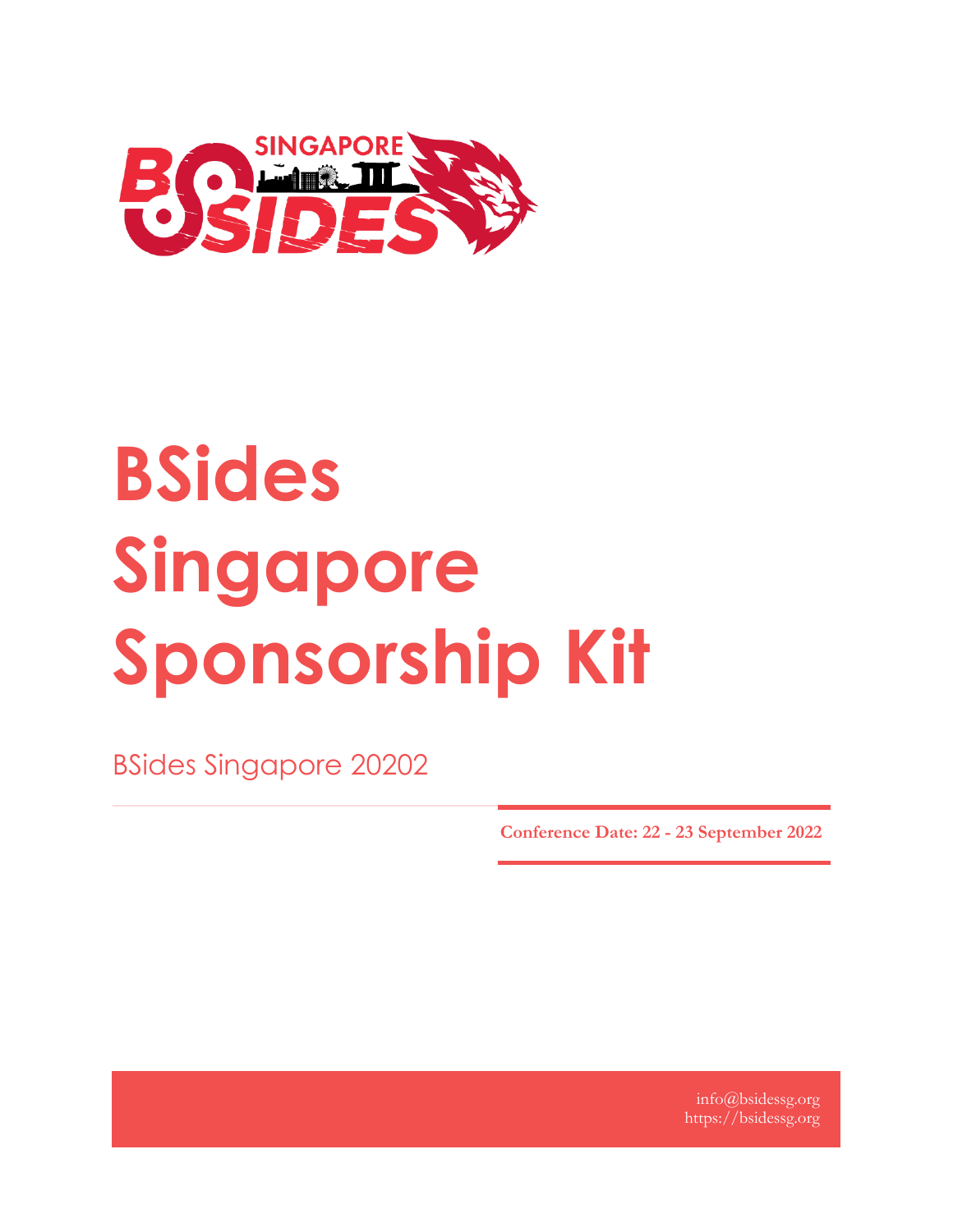## **Proposal Kit**

bsidessg.org | @BSidesSG info@bsidessg.org



## Table of Contents

| Ι.   |                                 |
|------|---------------------------------|
| П.   |                                 |
|      | BSides Singapore 2022 details   |
|      | Target audience                 |
| III. |                                 |
|      | Reasons to show your support    |
|      | Brand recognition and awareness |
|      | Reach your target audience      |
|      | Recruitment                     |
|      | Be a part of the next big thing |
|      | Media coverage                  |
| IV.  |                                 |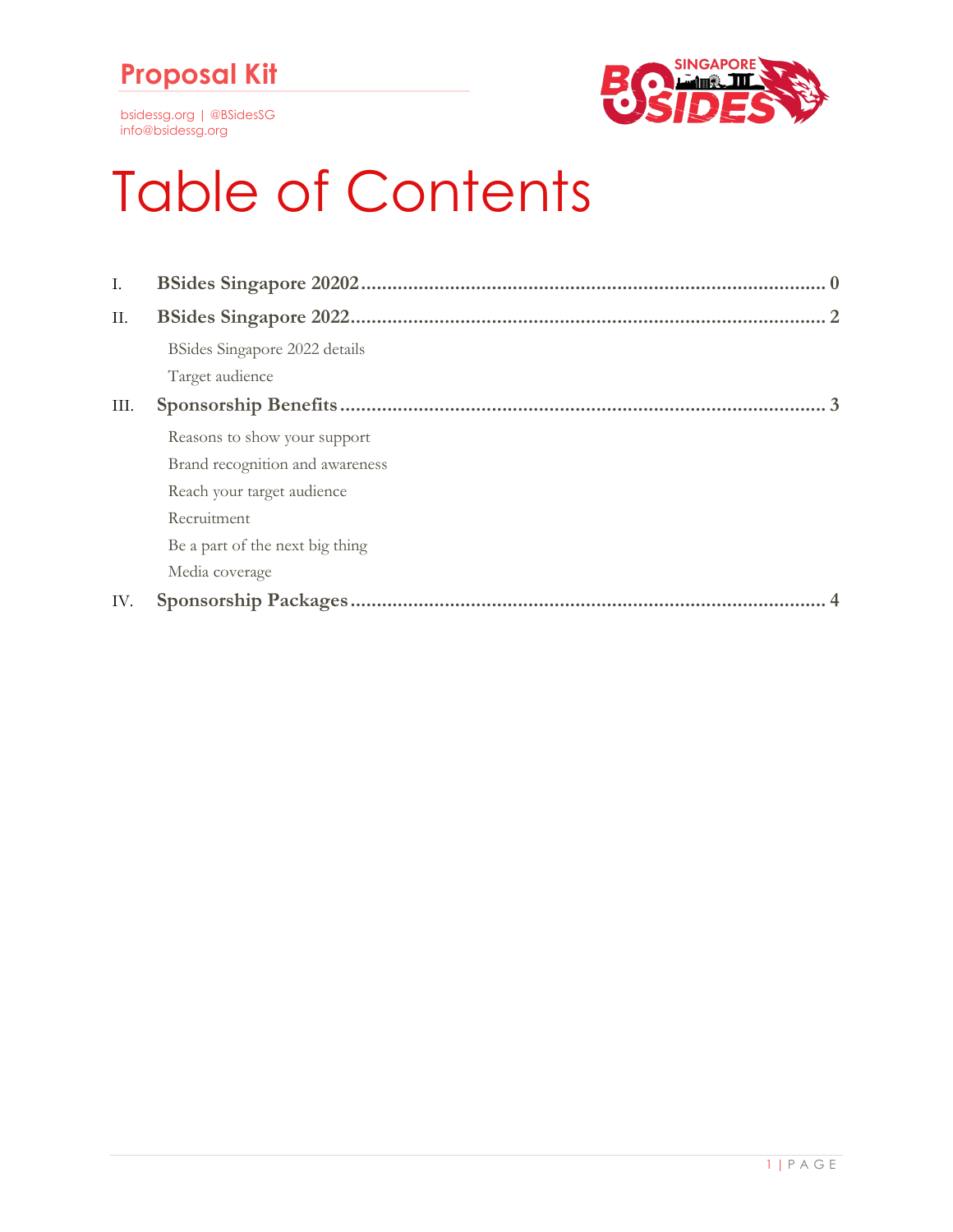## **Proposal Kit**

bsidessg.org | @BSidesSG info@bsidessg.org



### <span id="page-2-0"></span>BSides Singapore 2022

Thank you for your interest in sponsoring BSides Singapore 2022 cybersecurity conference. After the last year successful conference, we are stoked up to bring two full days conference schedule this year. Our team is always excited to bring BSides in Singapore and build a strong passionate information security community and culture in the country.

Every regional BSides event is the result of a community-driven effort for and by members of the information security community. The goal is to expand the spectrum of conversation and create opportunities for individuals to participate in an intimate atmosphere that encourages collaboration. This is an intense event with discussions, demos, and interaction from participants.

#### <span id="page-2-1"></span>**BSides Singapore 2022 details**

| Conference date :    |  | $22 - 23$ , September 2022                                                                  |
|----------------------|--|---------------------------------------------------------------------------------------------|
| Target audience :    |  | Information security professionals, pentesters, secure code developers and reviewers,       |
|                      |  | devsecops experts, malware researchers, network monitoring professionals, perimeter control |
|                      |  | defenders and academics                                                                     |
| Expected attendees : |  | $300+$                                                                                      |

#### <span id="page-2-2"></span>**Target audience**

BSides Singapore is an information security conference driven by technical content with a culture of community in mind. We target the industry professional looking to augment their current security skill set with next-big-thing conversations. Our attendees' goals are to learn about trends and emerging issues as well as to connect with other members of the security community.

BSides Singapore attendees are mostly technical and many of them interested in learning new research areas, industry changes and new job opportunities. For these reasons we recommend our sponsors to send strong technical staffs as well as recruiters to the event.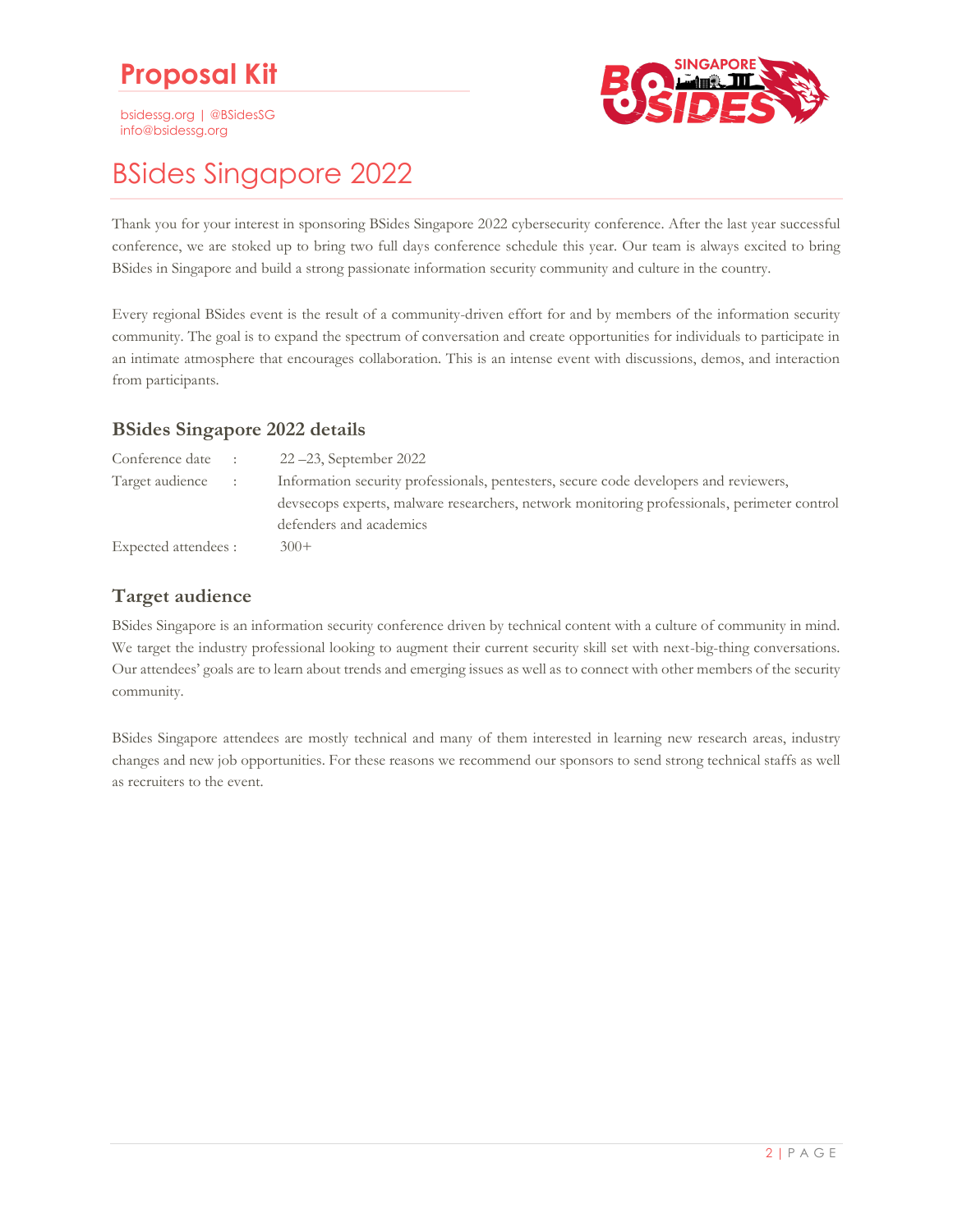bsidessg.org | @BSidesSG info@bsidessg.org



## <span id="page-3-0"></span>Sponsorship Benefits

#### <span id="page-3-1"></span>**Reasons to show your support**

We recognize your desire to not only support a great event but also to see return on your investment. The following are a list of direct benefits you may see as an event sponsor.

#### <span id="page-3-2"></span>**Brand recognition and awareness**

Depending on the level of sponsorship, you may recognize your brand placement at some or all of the following: lanyards, lunch sessions, brochures, website, announcements prior to presentation and on BSidesSG twitter. Based on your level of participation, creative and custom branding may be arranged including transportation, banners, and podcast interviews.

#### <span id="page-3-3"></span>**Reach your target audience**

BSides Singapore reaches out to the industry professional looking to augment their knowledge with cutting edge presentations and ideas. Typically, this includes industry leaders, thought leaders, information security professionals from the public, private and academic sectors, and even students who wish to expand their depth and body of knowledge. They are the people who you want to engage to solicit feedback and bring voice to your conversation.

#### <span id="page-3-4"></span>**Recruitment**

In a difficult job market, the information security industry stands among few where more jobs exist than qualified personnel to fill them. BSides Singapore sponsors have the opportunity to interact directly with highly skilled information security professionals, engaging them in discussion on leading edge security ideas and some of the industry's greatest challenges.

#### <span id="page-3-5"></span>**Be a part of the next big thing**

Nobody knows what that "next big thing" will be, but BSides events are community driven with presentations voted upon by the industry. There is no magic to how it works, but it does. We believe that listening to the underground can help prepare and equip you for whatever the next big thing may be.

#### <span id="page-3-6"></span>**Media coverage**

Since its start in 2009, BSides Headquarters has gathered mass media attention and been written up in Forbes, CSO Online, Network World, Computerworld, Information Week, The Register, ZDNet, and Dark Reading magazines. In addition to the blog posts and podcasts, BSides has also received coverage from Hacker News Network (HNN), EFFector, and Cisco System Cyber Risk Report. For more please visit: http://www.securityBSides.org/Media.